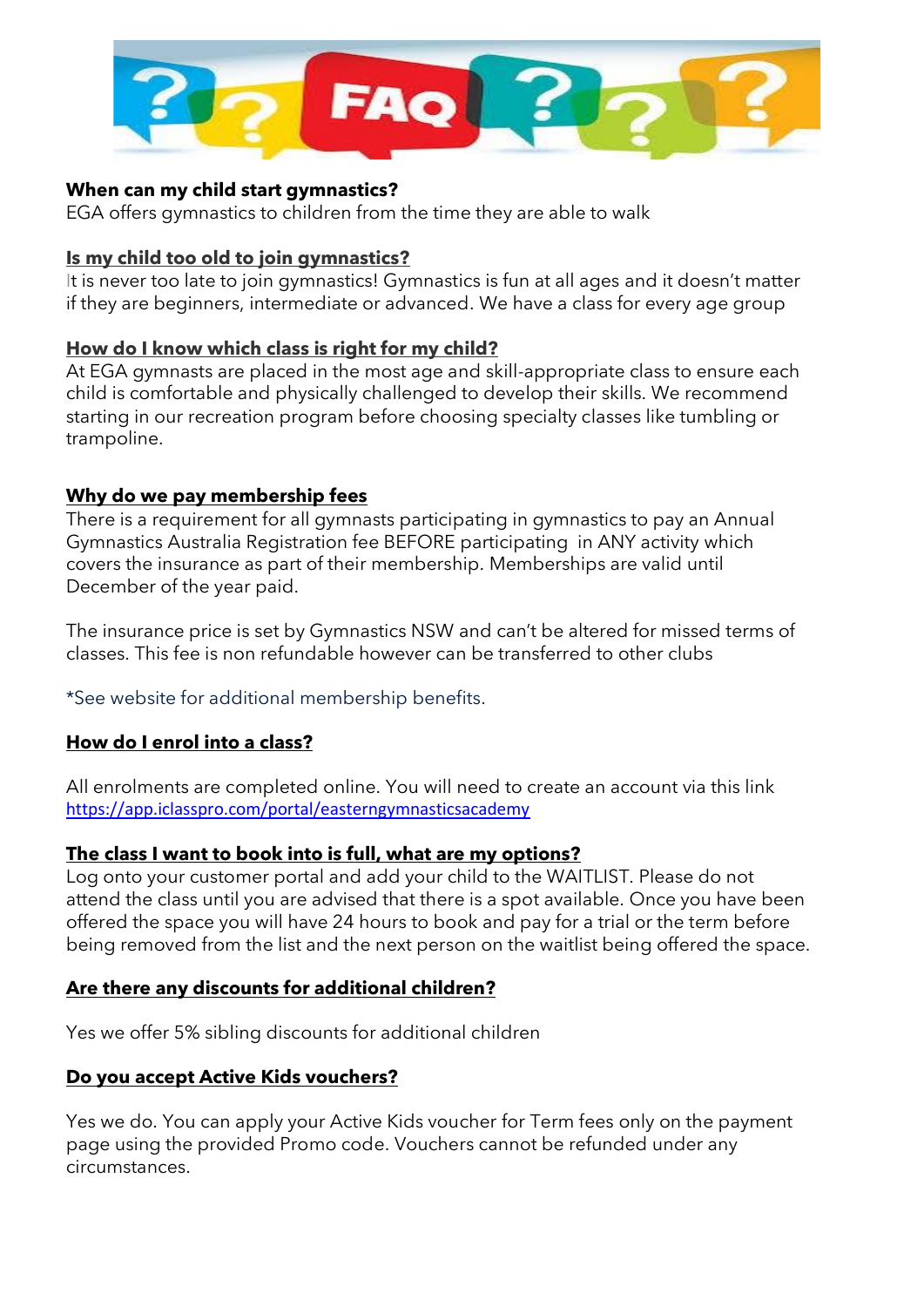## **Do you accept Active Kids vouchers for Holiday camps?**

No you can only use the vouchers for a 8 week program.

#### **What does my child need to wear to their lesson?**

All gymnasts must wear the EGA uniform which can be purchased via our website "Merchandise tab" with the exception of Kinder classes. Kinder class children are asked to wear firm fitting comfortable clothes that they can move about in and climb freely eg bike shorts and tshirt. No jewellery, watches, fitbits etc

#### **What does my child need to bring to their lesson?**

All gymnasts must bring a labelled drink bottle as our water bubbler is currently not available

### **Can my [child](javascript:void(0)) try a class first to see if they like it?**

EGA allows 1 paid booked DROP IN (trial class) before deciding to commit for the term. The trial spot is held for 24 hours after the trial while you decide if you would like to book in to the class. After 24 hours the space will be released for others to book in if you haven't booked into the class and paid for the term.

### **Can I stay and watch their lesson?**

EGA is a DROP OFF & PICK UP Facility except kinder classes where Parent participation is mandatory for Toddler & Kinder Gym class only.

### **Can my child join the competitive levels?**

We are always on the lookout for gymnasts to progress into our competitive programs. Our coaches assess students within their class and will recommend a gymnast to our competitive coaches

Competitive gymnastics requires commitment of several hours of training and competitions, starting in our early foundation classes. If this is something you believe you and your child can commit to, please email your request, including your child's name, age and the program you are looking for to [admin@ega.academy](mailto:admin@ega.academy) which can be passed onto the appropriate coordinators to organise an assessment with you.

#### **What should I do if my child is going to miss a lesson?**

We appreciate it when we are notified, especially when it will be for more than one lesson. Make up lessons are offered if a child missed 3 lessons due to illness or injury which must be validated by a Medical certificate. Lessons will be arranges as available and must be taken within the same term No makeup classes if missed due to holidays, social events or natural disasters out of EGA control. (\*see online Make up Policy)

## **Can my child attend a makeup lesson if she misses a lesson?**

We offer two make up lessons per term if your child misses 3 or more lessons which must be taken within the same term. Any time you know that you will miss a lesson, let us know and so we can organise the make-up for you. The makeup can be in any class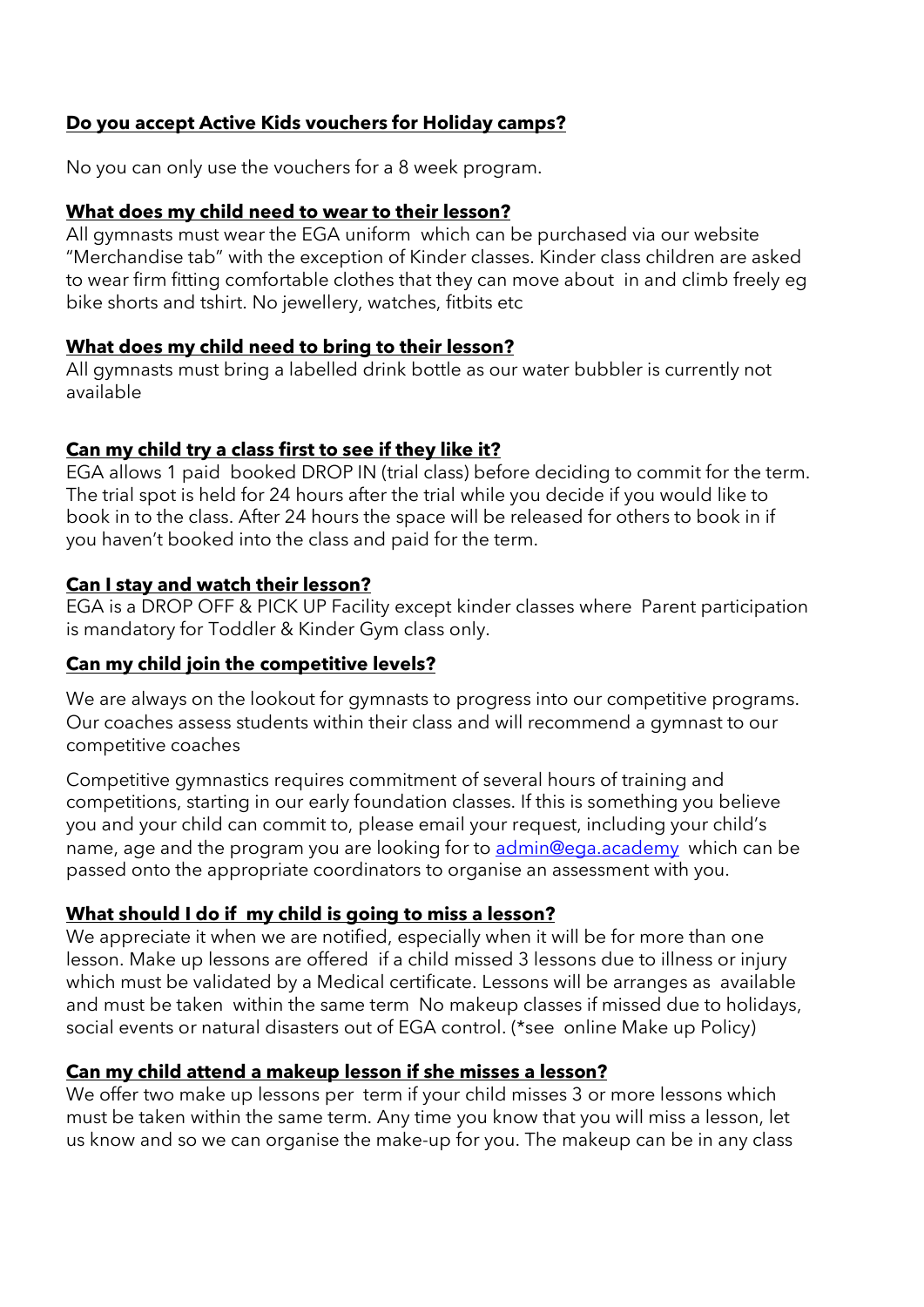for your child's age as long as there is availability in said class. Makeup class must be taken within the current Term

# **Do you offer refunds, credits (see online policies)**

EGA has a NO refund policy. We will however answer requests for possible credits or refunds for the following reasons:

\*Medical reasons which must be validated by a medical certificate completed by an appropriately qualified practitioner within 21 days of the first doctors or physician's appointment or the first date of absence from training if due to injury).

\*If they occur prior to the commencement of the term and EGA do not get left with a vacancy.

\*Extenuating circumstances may be considered by Management

\*All credits are to be used within 6 months of the processing date.

\*All requests must be made in writing to [accounts@ega.academy](mailto:accounts@ega.academy) by completion of Request for Refund form. Administration fees apply

## **What happens if I go away on holidays or change my mind? Can I get a refund of my term fees?**

Refunds are not given under any circumstances except for reasons above. Credit notes may be considered at the manager's discretion for serious medical reasons only and accompanied by a valid medical certificate.

# **If I join half way through a term do I have to pay for the whole term?**

No. You will be charged pro rata for the lessons remaining in the term.

# **Am I able to change to my child's class or time?**

You certainly can, if there is availability. Please give us a call or send an email [admin@ega.academy](mailto:admin@ega.academy) to enquire about changing a class.

There are specific guidelines for athletes who will miss a competitive gymnastics training session. Please refer to your Information Booklets provided at the beginning of the year.

# **[The class I want is full, what can I do?](https://mwgymclub.com/#the-class-i-want-is-full-what-can-i-do)**

If the class you wish to book in to is full, you can add your child to our waitlist. Once on the waitlist, if a spot becomes available you will then be contacted by someone at reception to offer you the space. Once you have been offered the space you will have 24 hours to book and pay for the term before being removed from the list and the next person on the waitlist being offered the space

# **Does my enrolment carry across from term to term?**

No we require that all families re enrol for each Term

# **Do classes run on public holidays***?*

We are closed on all Sundays & Public holidays